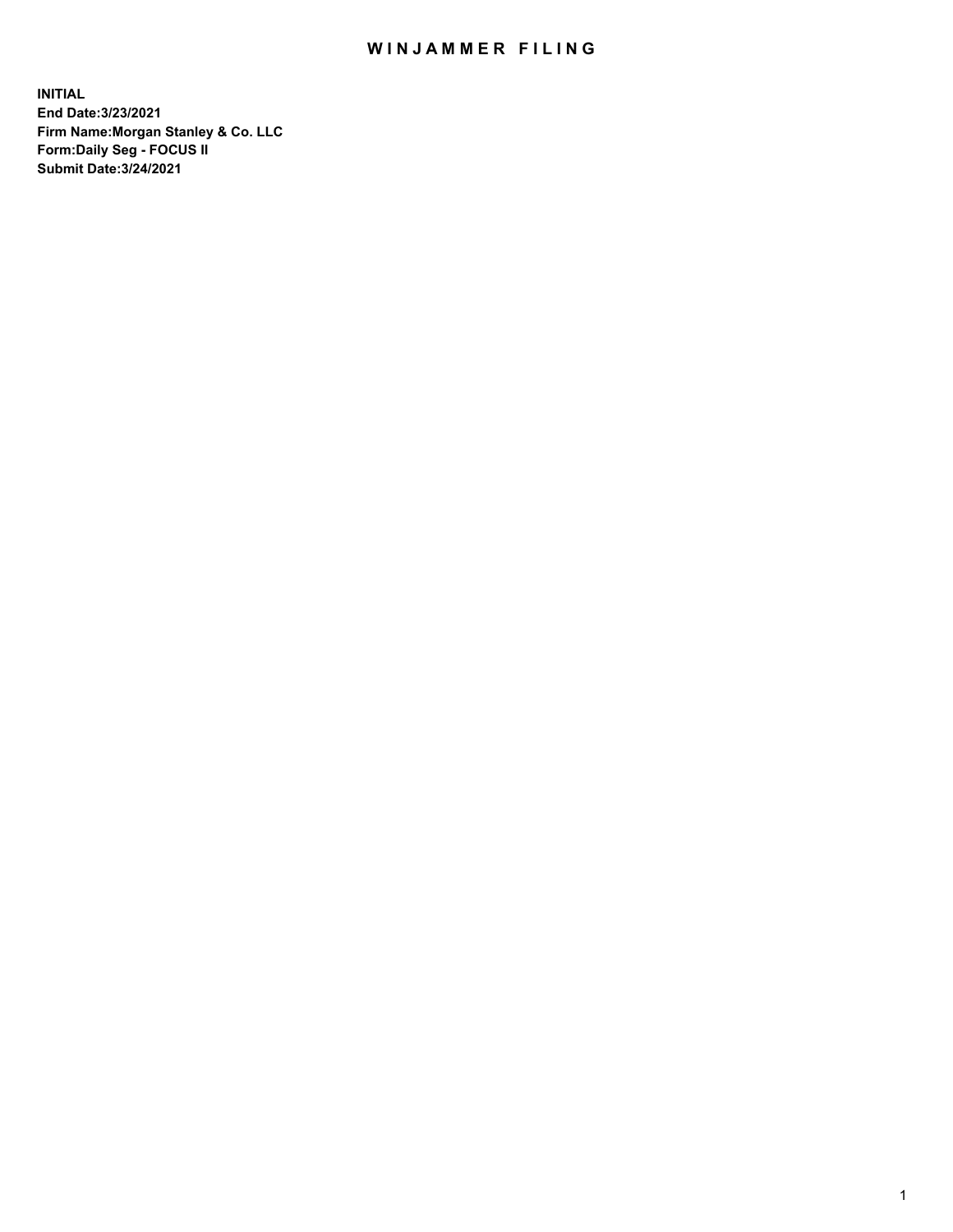**INITIAL End Date:3/23/2021 Firm Name:Morgan Stanley & Co. LLC Form:Daily Seg - FOCUS II Submit Date:3/24/2021 Daily Segregation - Cover Page**

| Name of Company                                                                                                                                                                                                                                                                                                                | <b>Morgan Stanley &amp; Co. LLC</b>                         |
|--------------------------------------------------------------------------------------------------------------------------------------------------------------------------------------------------------------------------------------------------------------------------------------------------------------------------------|-------------------------------------------------------------|
| <b>Contact Name</b>                                                                                                                                                                                                                                                                                                            | <b>Ikram Shah</b>                                           |
| <b>Contact Phone Number</b>                                                                                                                                                                                                                                                                                                    | 212-276-0963                                                |
| <b>Contact Email Address</b>                                                                                                                                                                                                                                                                                                   | Ikram.shah@morganstanley.com                                |
| FCM's Customer Segregated Funds Residual Interest Target (choose one):<br>a. Minimum dollar amount: ; or<br>b. Minimum percentage of customer segregated funds required:%; or<br>c. Dollar amount range between: and; or<br>d. Percentage range of customer segregated funds required between:% and%.                          | 235,000,000<br><u>0</u><br>0 <sub>0</sub><br>0 <sub>0</sub> |
| FCM's Customer Secured Amount Funds Residual Interest Target (choose one):<br>a. Minimum dollar amount: ; or<br>b. Minimum percentage of customer secured funds required:% ; or<br>c. Dollar amount range between: and; or<br>d. Percentage range of customer secured funds required between:% and%.                           | 140,000,000<br><u>0</u><br>0 <sub>0</sub><br>0 <sub>0</sub> |
| FCM's Cleared Swaps Customer Collateral Residual Interest Target (choose one):<br>a. Minimum dollar amount: ; or<br>b. Minimum percentage of cleared swaps customer collateral required:% ; or<br>c. Dollar amount range between: and; or<br>d. Percentage range of cleared swaps customer collateral required between:% and%. | 92,000,000<br><u>0</u><br><u>00</u><br>0 <sub>0</sub>       |

Attach supporting documents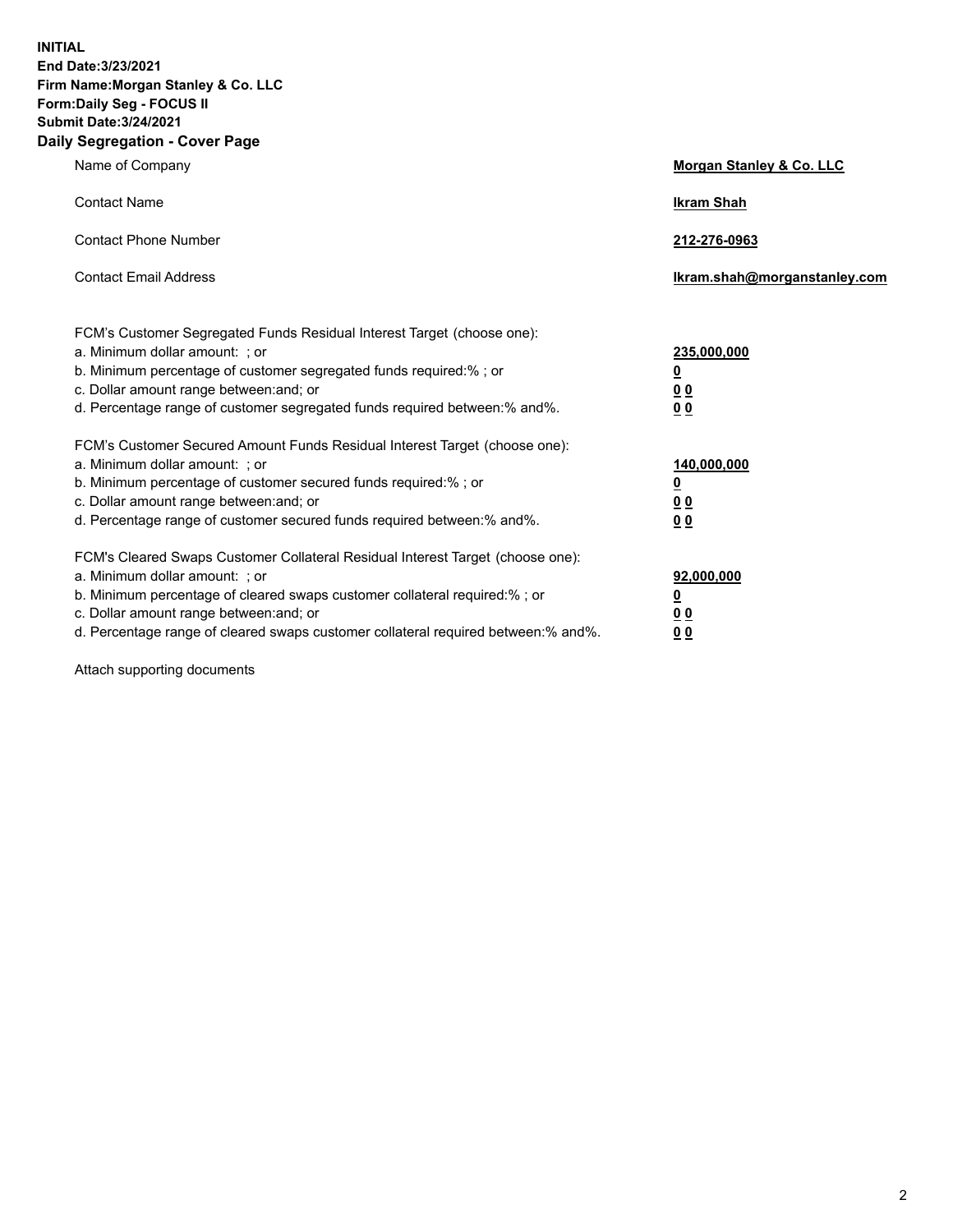## **INITIAL End Date:3/23/2021 Firm Name:Morgan Stanley & Co. LLC Form:Daily Seg - FOCUS II Submit Date:3/24/2021**

## **Daily Segregation - Secured Amounts**

Foreign Futures and Foreign Options Secured Amounts Amount required to be set aside pursuant to law, rule or regulation of a foreign government or a rule of a self-regulatory organization authorized thereunder 1. Net ledger balance - Foreign Futures and Foreign Option Trading - All Customers A. Cash **4,589,090,235** [7315] B. Securities (at market) **2,292,037,119** [7317] 2. Net unrealized profit (loss) in open futures contracts traded on a foreign board of trade **253,761,395** [7325] 3. Exchange traded options a. Market value of open option contracts purchased on a foreign board of trade **20,638,078** [7335] b. Market value of open contracts granted (sold) on a foreign board of trade **-17,809,445** [7337] 4. Net equity (deficit) (add lines 1. 2. and 3.) **7,137,717,382** [7345] 5. Account liquidating to a deficit and account with a debit balances - gross amount **72,620,388** [7351] Less: amount offset by customer owned securities **-71,673,172** [7352] **947,216** [7354] 6. Amount required to be set aside as the secured amount - Net Liquidating Equity Method (add lines 4 and 5) 7. Greater of amount required to be set aside pursuant to foreign jurisdiction (above) or line 6. FUNDS DEPOSITED IN SEPARATE REGULATION 30.7 ACCOUNTS 1. Cash in banks A. Banks located in the United States **486,954,587** [7500] B. Other banks qualified under Regulation 30.7 **906,029,498** [7520] **1,392,984,085** 2. Securities A. In safekeeping with banks located in the United States **559,009,748** [7540] B. In safekeeping with other banks qualified under Regulation 30.7 **22,956,631** [7560] **581,966,379** 3. Equities with registered futures commission merchants A. Cash **23,190,968** [7580] B. Securities **0** [7590] C. Unrealized gain (loss) on open futures contracts **-3,099,860** [7600] D. Value of long option contracts **0** [7610] E. Value of short option contracts **0** [7615] **20,091,108** [7620] 4. Amounts held by clearing organizations of foreign boards of trade A. Cash **0** [7640] B. Securities **0** [7650] C. Amount due to (from) clearing organization - daily variation **0** [7660] D. Value of long option contracts **0** [7670] E. Value of short option contracts **0** [7675] **0** [7680] 5. Amounts held by members of foreign boards of trade A. Cash **3,389,473,461** [7700] B. Securities **1,710,070,739** [7710] C. Unrealized gain (loss) on open futures contracts **256,861,255** [7720] D. Value of long option contracts **20,638,078** [7730] E. Value of short option contracts **-17,809,445** [7735] **5,359,234,088** 6. Amounts with other depositories designated by a foreign board of trade **0** [7760] 7. Segregated funds on hand **0** [7765] 8. Total funds in separate section 30.7 accounts **7,354,275,660** [7770] 9. Excess (deficiency) Set Aside for Secured Amount (subtract line 7 Secured Statement

Page 1 from Line 8) 10. Management Target Amount for Excess funds in separate section 30.7 accounts **140,000,000** [7780]

11. Excess (deficiency) funds in separate 30.7 accounts over (under) Management Target **75,611,062** [7785]

**0** [7305]

**7,138,664,598** [7355]

## **7,138,664,598** [7360]

[7530]

[7570]

[7740] **215,611,062** [7380]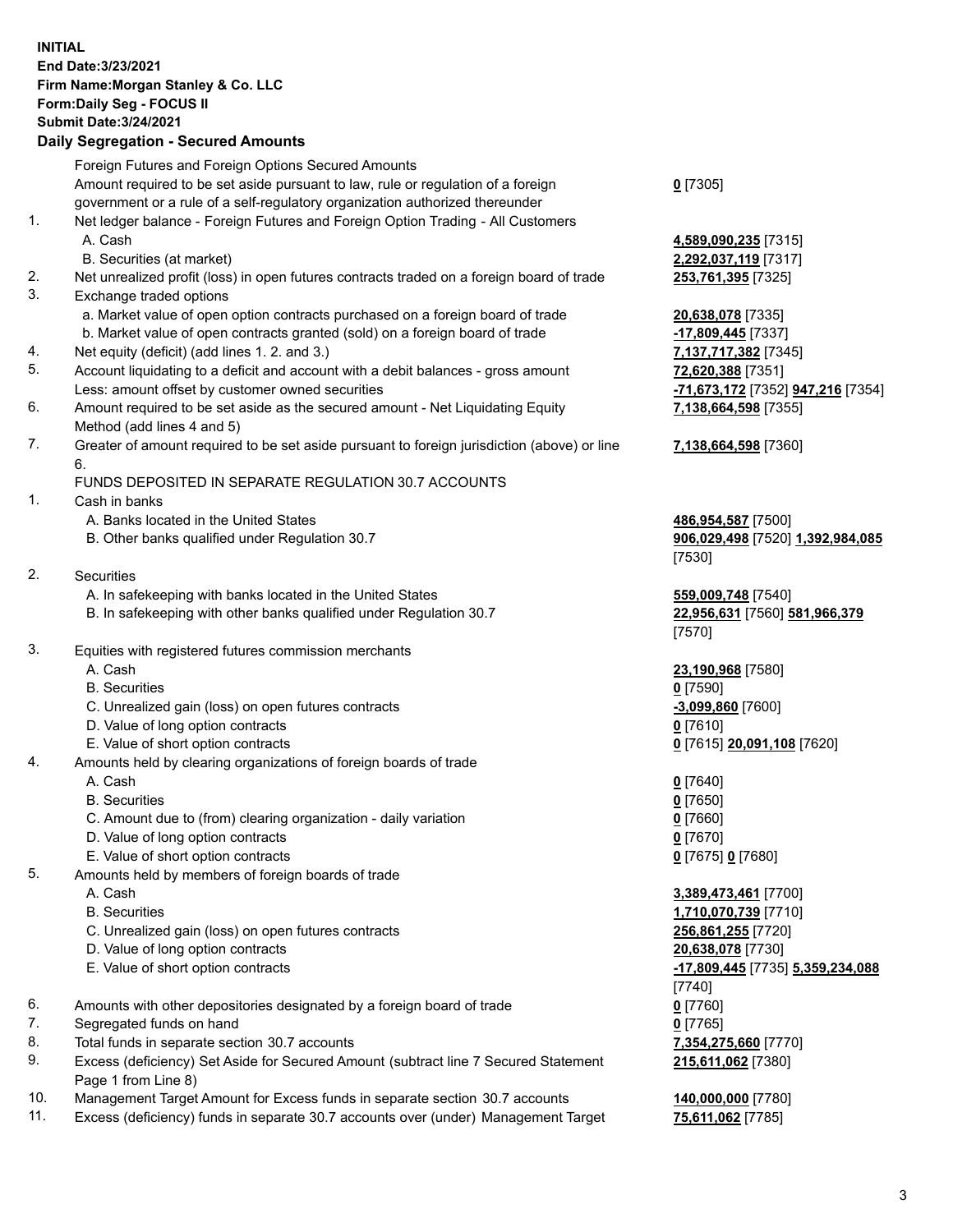**INITIAL End Date:3/23/2021 Firm Name:Morgan Stanley & Co. LLC Form:Daily Seg - FOCUS II Submit Date:3/24/2021 Daily Segregation - Segregation Statement** SEGREGATION REQUIREMENTS(Section 4d(2) of the CEAct) 1. Net ledger balance A. Cash **17,261,090,317** [7010] B. Securities (at market) **8,152,108,526** [7020] 2. Net unrealized profit (loss) in open futures contracts traded on a contract market **-828,701,324** [7030] 3. Exchange traded options A. Add market value of open option contracts purchased on a contract market **699,080,029** [7032] B. Deduct market value of open option contracts granted (sold) on a contract market **-415,898,540** [7033] 4. Net equity (deficit) (add lines 1, 2 and 3) **24,867,679,008** [7040] 5. Accounts liquidating to a deficit and accounts with debit balances - gross amount **720,658,269** [7045] Less: amount offset by customer securities **-712,303,088** [7047] **8,355,181** [7050] 6. Amount required to be segregated (add lines 4 and 5) **24,876,034,189** [7060] FUNDS IN SEGREGATED ACCOUNTS 7. Deposited in segregated funds bank accounts A. Cash **4,339,699,809** [7070] B. Securities representing investments of customers' funds (at market) **0** [7080] C. Securities held for particular customers or option customers in lieu of cash (at market) **1,137,364,553** [7090] 8. Margins on deposit with derivatives clearing organizations of contract markets A. Cash **12,972,984,691** [7100] B. Securities representing investments of customers' funds (at market) **0** [7110] C. Securities held for particular customers or option customers in lieu of cash (at market) **7,014,743,973** [7120] 9. Net settlement from (to) derivatives clearing organizations of contract markets **-498,946,766** [7130] 10. Exchange traded options A. Value of open long option contracts **699,080,029** [7132] B. Value of open short option contracts **-415,898,540** [7133] 11. Net equities with other FCMs A. Net liquidating equity **8,333,415** [7140] B. Securities representing investments of customers' funds (at market) **0** [7160] C. Securities held for particular customers or option customers in lieu of cash (at market) **0** [7170] 12. Segregated funds on hand **0** [7150] 13. Total amount in segregation (add lines 7 through 12) **25,257,361,164** [7180] 14. Excess (deficiency) funds in segregation (subtract line 6 from line 13) **381,326,975** [7190] 15. Management Target Amount for Excess funds in segregation **235,000,000** [7194]

16. Excess (deficiency) funds in segregation over (under) Management Target Amount Excess

**146,326,975** [7198]